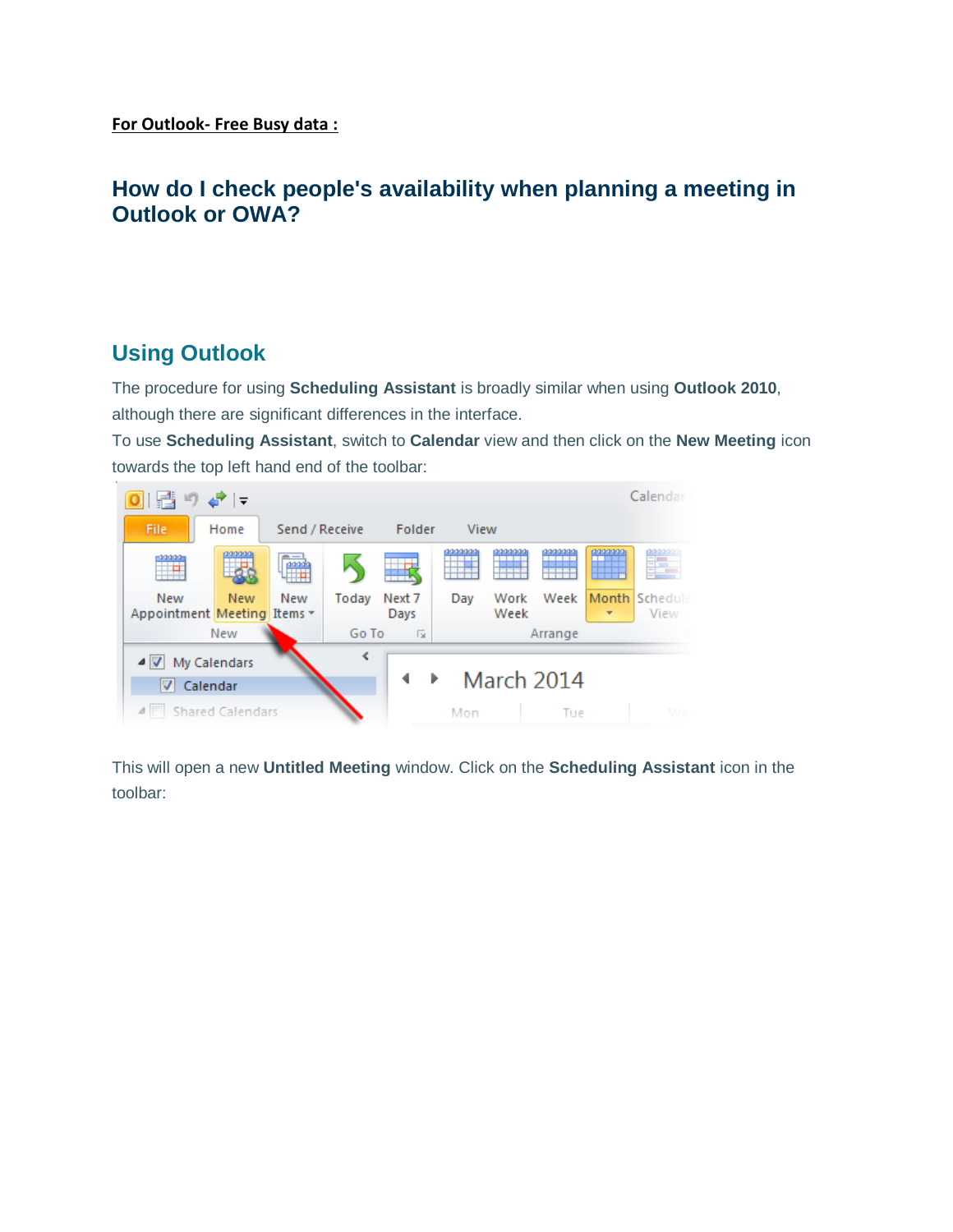

To add a room, use the **Add Rooms...** button towards the bottom left hand corner. This will open the **Select Rooms** window in which you can search for the room you need: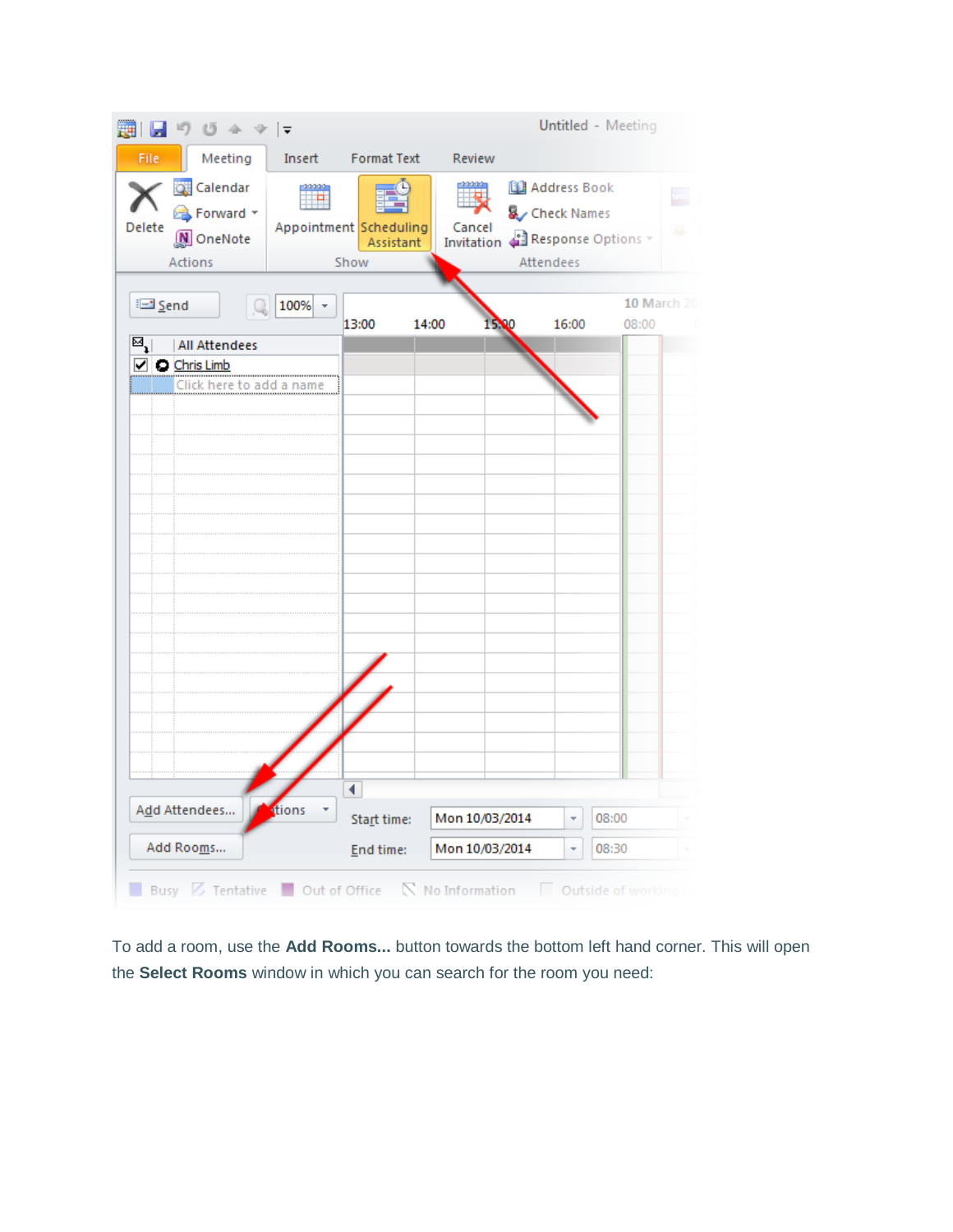| Select Rooms: All Rooms          |                     |                              |          | $\mathbf{x}$     |
|----------------------------------|---------------------|------------------------------|----------|------------------|
| Search: O Name only More columns | <b>Address Book</b> |                              |          |                  |
| ITS.                             | Go                  | All Rooms - Exchange - Staff |          | Advanced Find    |
| Name                             | Location            | <b>Business Phone</b>        | Capacity | Descrip          |
| <b>ITS Arts Loon Laptops</b>     |                     |                              | 20       | $Root \triangle$ |
| <b>ITS Arundel 15 VC Suite</b>   |                     |                              | 20       | Root             |
| <b>ITS GTS Bookings</b>          |                     |                              | 20       | Root             |
| ITS Large Meeting Room 1B3       |                     |                              | 18       | Root             |
| <b>ITS Machine Room Coves</b>    |                     |                              | 20       | Root             |
| ITS Medium Meeting Room 1B8      |                     |                              | 20       | Root             |
| <b>ITS Shawcross Data Centre</b> |                     |                              | 20       | Root             |
| ITS Small Meeting Room 1B9       |                     |                              | 8        | Rool             |
| ITS Suite 1                      |                     |                              | 20       | Rool             |
| ITS Suite 2                      |                     |                              | 20       | Roor             |
| <b>ITS Suite 3</b>               |                     |                              | 20       | Root             |
| <b>ITS Windows Team</b>          |                     |                              | 20       | Root             |
| Jubilee G39                      |                     |                              | 10       | Root             |
| LIB Academic Liason              |                     |                              | 20       | Root             |
| LIB meeting room                 |                     |                              | 40       | Root             |
|                                  | m.                  |                              |          |                  |
| Rooms ->                         |                     |                              | OK       | Cancel           |

Once you have selected it, click **OK** and then repeat the process for attendees using the **Add Attendees...**button which opens the **Select Attendees** window.

Search for and add all the people you need. Double clicking on a person's name will automatically add them to the **Required** list - alternatively highlighting their name allows you to choose using the **Required->** or **Optional->** buttons.

Once complete, click **OK**: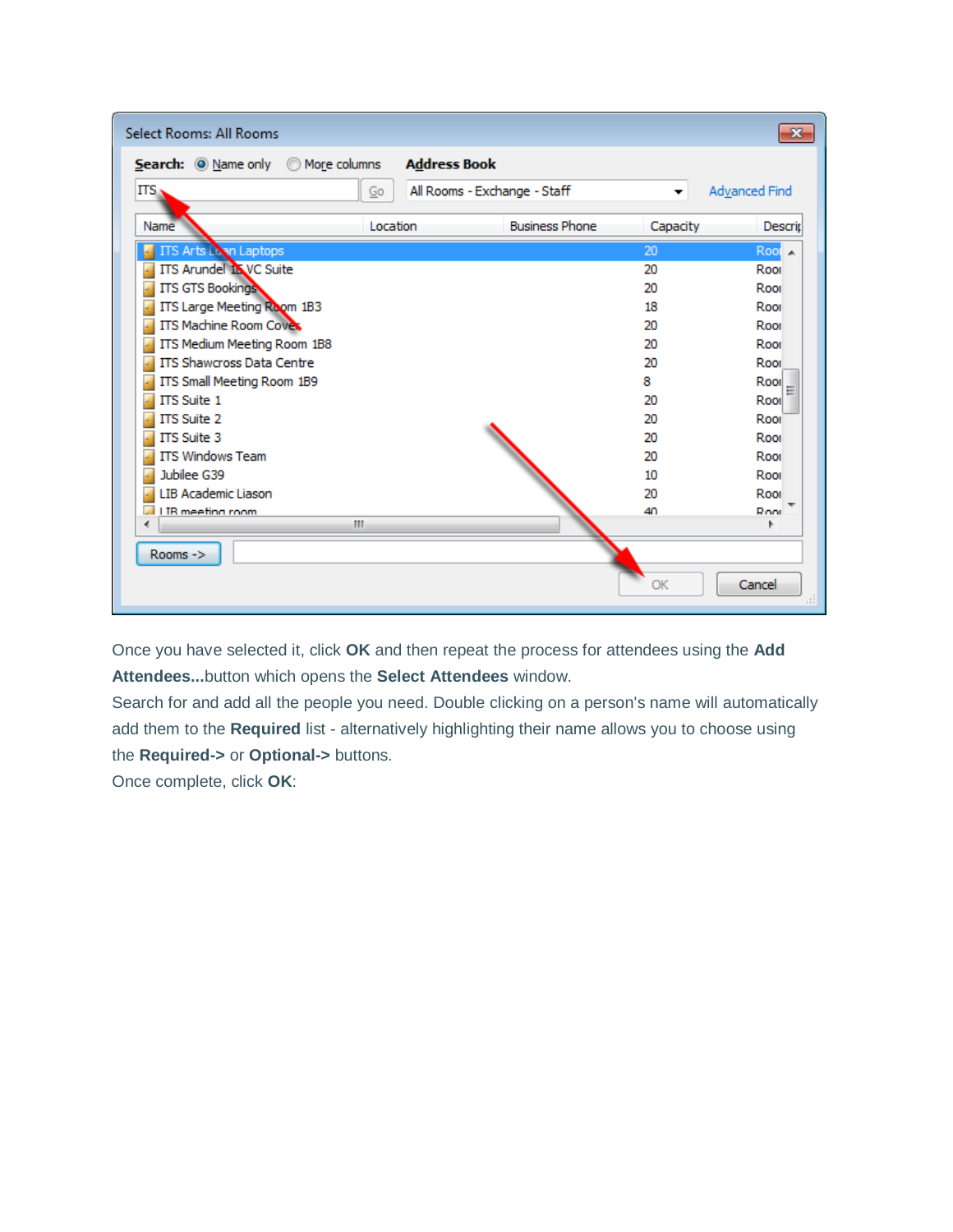|                                    | Select Attendees and Resources: Global Address List |                                        | $\mathbf{x}$       |  |  |  |  |  |
|------------------------------------|-----------------------------------------------------|----------------------------------------|--------------------|--|--|--|--|--|
| Search: O Name only O More columns | <b>Address Book</b>                                 |                                        |                    |  |  |  |  |  |
| Sandy Rad                          | Go                                                  | Global Address List - Exchange - Staff | Advanced Find<br>▼ |  |  |  |  |  |
| Name                               | Title                                               | <b>Business Phone</b>                  | Location           |  |  |  |  |  |
| & Sandy Radford                    | HEAD OF CLIENT SERVICE                              |                                        | ▴                  |  |  |  |  |  |
| Sangwoo<br>я<br>Sanja<br>Ω         | <b>ASSOCIATE TUTOR</b>                              |                                        |                    |  |  |  |  |  |
| Saoud<br>Sara                      | <b>ASSOCIATE TUTOR</b>                              |                                        |                    |  |  |  |  |  |
| Sara                               | <b>READER IN ENGLISH</b>                            |                                        |                    |  |  |  |  |  |
| Sara                               | <b>HEAD OF INTERNATIONAL </b>                       |                                        |                    |  |  |  |  |  |
| Sara                               | <b>SCHOOL MANAGER</b>                               |                                        |                    |  |  |  |  |  |
| Sara                               | FINANCE SYSTEM ADMINIS                              |                                        |                    |  |  |  |  |  |
| Sara                               | READER IN THEATRE AND P                             |                                        |                    |  |  |  |  |  |
| Sara                               |                                                     |                                        |                    |  |  |  |  |  |
|                                    | Ш                                                   |                                        |                    |  |  |  |  |  |
| Required ->                        |                                                     |                                        |                    |  |  |  |  |  |
| Optional ->                        |                                                     |                                        |                    |  |  |  |  |  |
| Resources ->                       | TS Medium Meeting Room 1B8                          |                                        |                    |  |  |  |  |  |
|                                    |                                                     |                                        | OK<br>Cancel<br>лî |  |  |  |  |  |

Busy times for all attendees and for the room are indicated in the right hand panel as blocks. You can now select a time when the room is available which is convenient for all participants: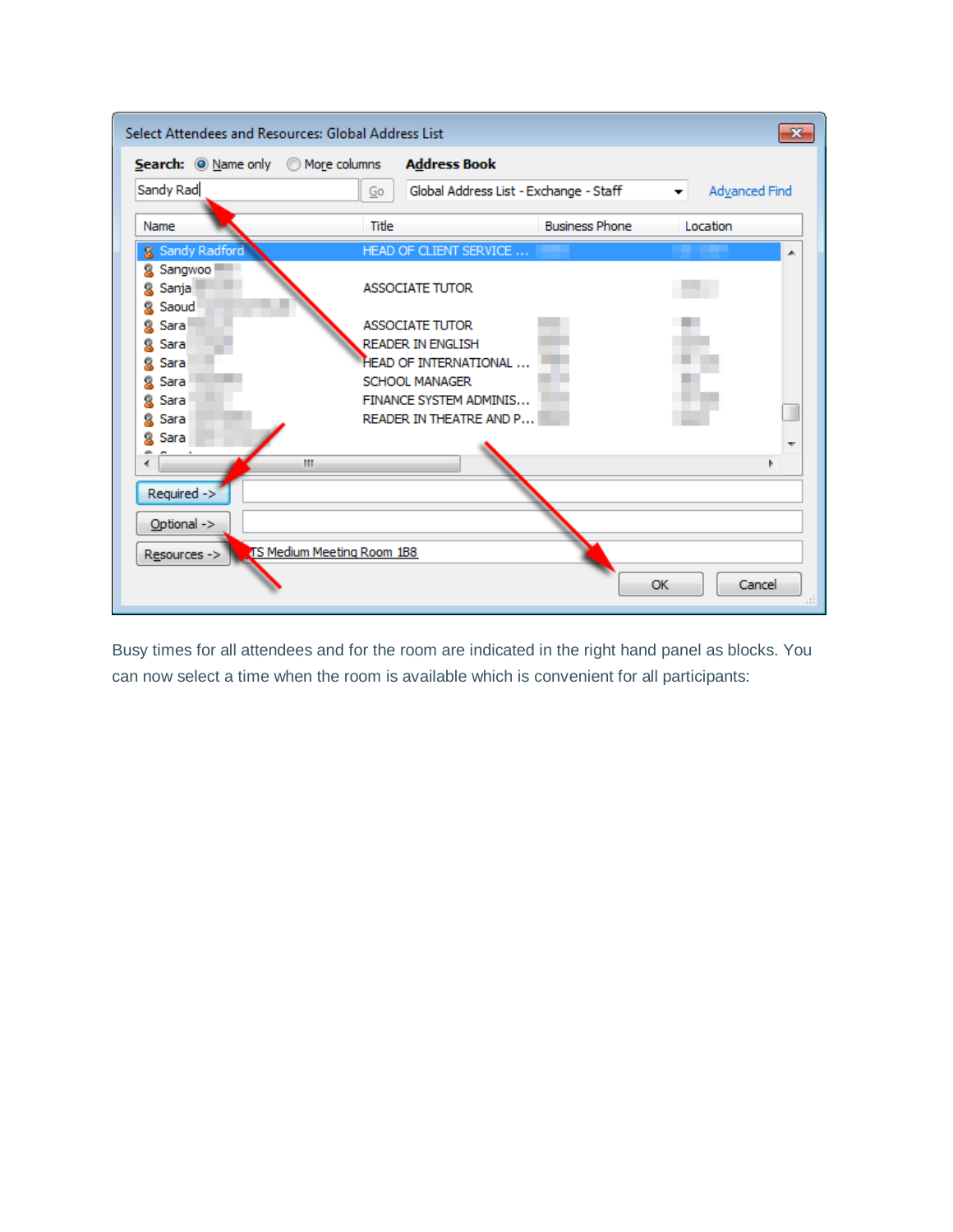

## **For Webmail: [\(http://myemail.ucdenver.edu](http://myemail.ucdenver.edu/) )**

Both **Outlook** and **OWA** have a facility known as the **Scheduling Assistant** which can help you book meetings when the required participants are free - it is also useful for seeing when rooms are available for a meeting.

## **Using OWA**

To use **Scheduling Assistant**, switch to **Calendar** view and then click on the **New** link towards the top left hand corner: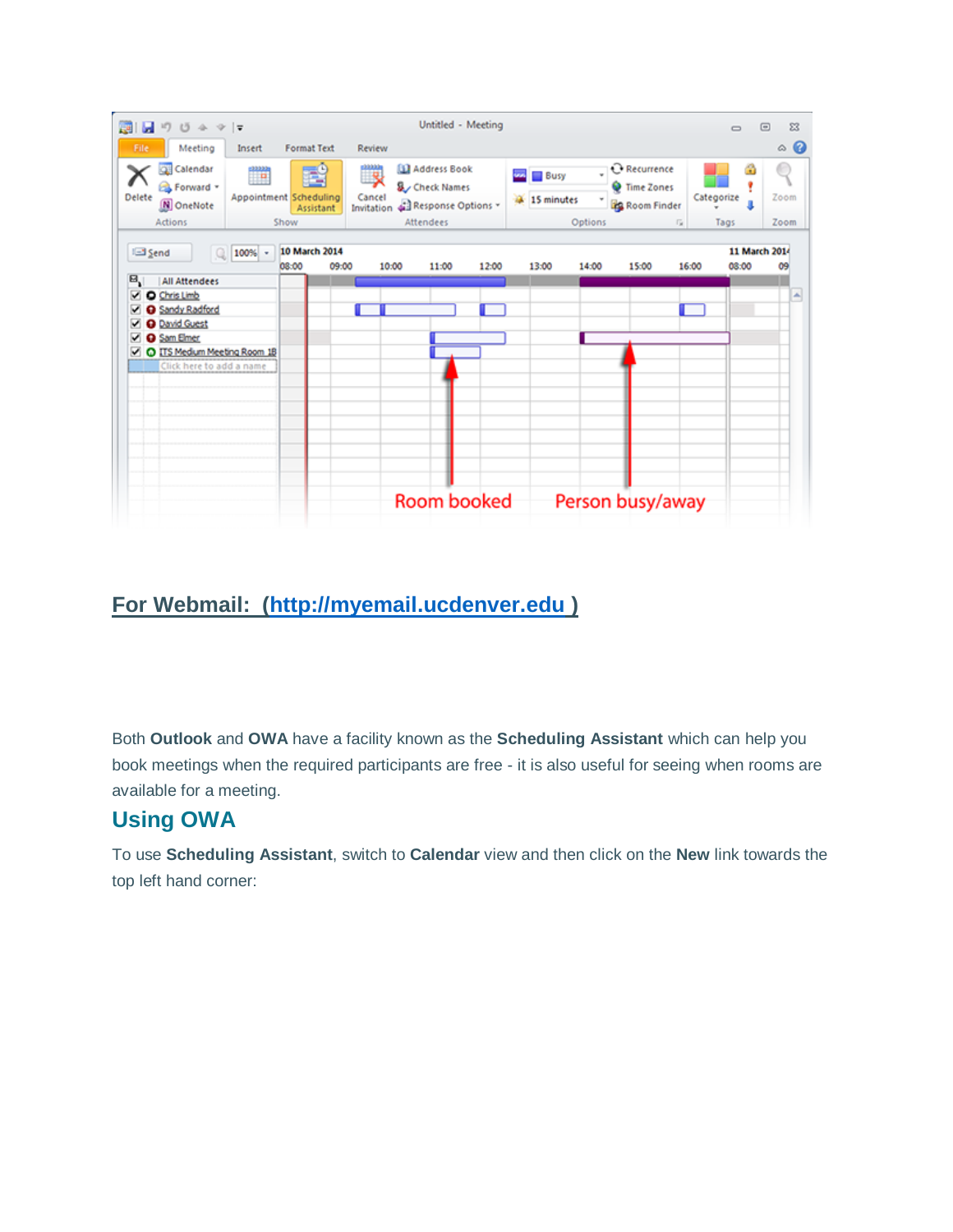| ∢            | 2014 |            | $New -$ | <b>Delete</b><br>Go to Today | ■<br>m<br>▦<br>Ħ | Share - |
|--------------|------|------------|---------|------------------------------|------------------|---------|
| Jan          | Feb  | Mar        |         | > sunday                     | monday           |         |
| Apr          | May  | Jun        | Feb     | 23                           | 24               |         |
| Jul          | Aug  | Ser        | Mar     |                              | - Week 6 -       |         |
| Oct          | Nov  | <b>Dec</b> |         |                              |                  |         |
|              |      |            |         |                              |                  |         |
| My Calendars |      |            |         |                              |                  |         |
| Calendar     |      |            |         | $\Omega$                     | ΩQ               |         |

This will open a new **Untitled Appointment** window. Click on the **Scheduling Assistant** tab:

| <b>Save and Close</b>       | Ú<br>$\mathbf{C}$ $\mathbf{R}$<br>bia. |   | $\overline{ }$ | <u> 대표</u> -  | ۵ | Plain text    | $\ddot{\mathbf{v}}$ |         |
|-----------------------------|----------------------------------------|---|----------------|---------------|---|---------------|---------------------|---------|
| Appointment                 | <b>Scheduling Assistant</b>            |   |                |               |   |               |                     |         |
| Subject:                    |                                        |   |                |               |   |               |                     |         |
| Location:                   |                                        |   |                |               |   |               |                     |         |
| Start time:                 | Mon 10/03/2014                         | ۷ | 0:30           |               | ∩ | All day event |                     |         |
| End time:                   | Mon 10/03/2014                         | Y | 11:3           | v             |   |               |                     |         |
| Reminder:<br>$\blacksquare$ | 15 minutes                             | × |                | Show time as: |   | Busy          |                     | Private |
|                             |                                        |   |                |               |   |               |                     |         |

Set the **Start** and **End** times using the dropdowns provided and then start adding required participants by clicking on the **Add a name** link: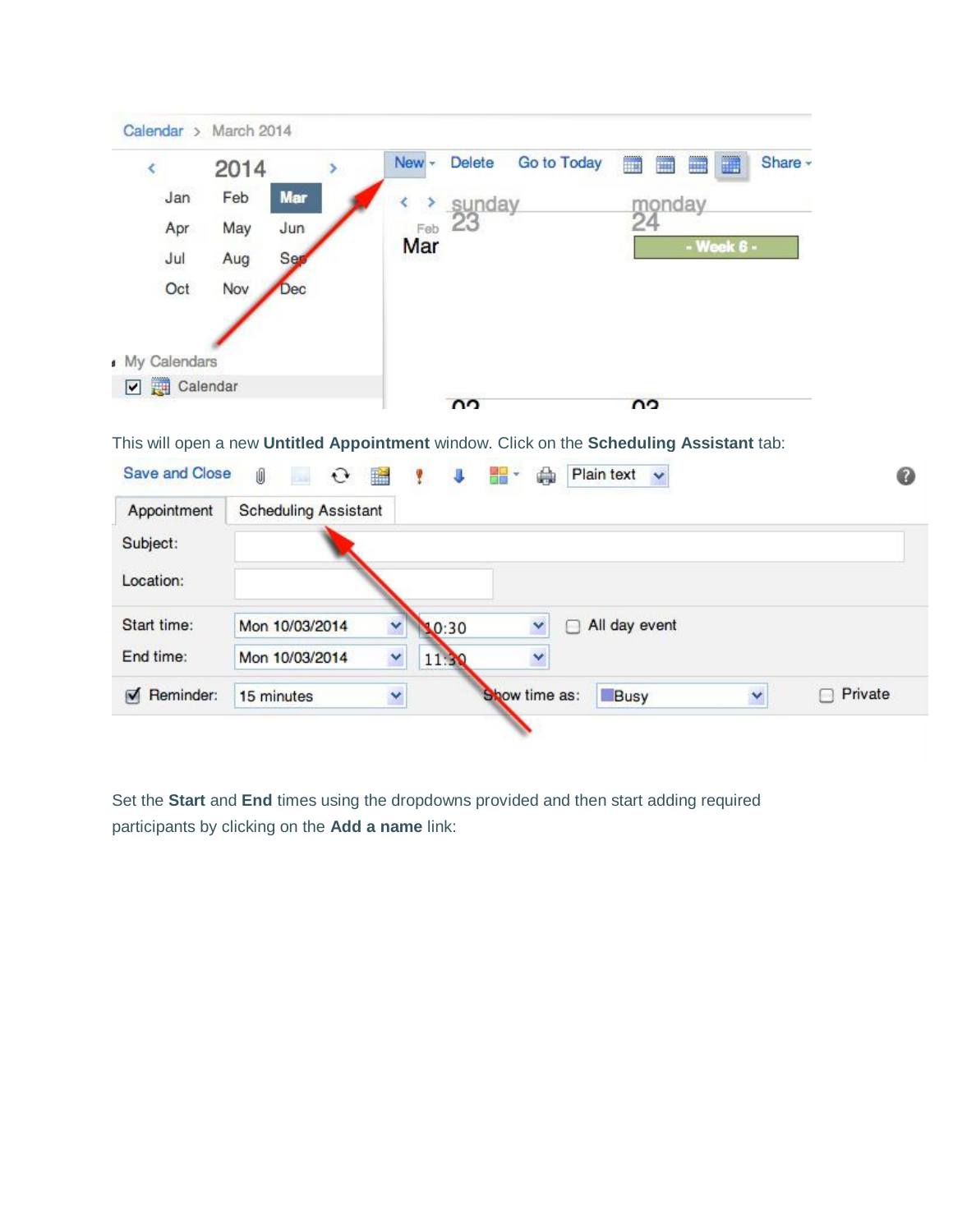|                                                     |                             | 謡<br>$\mathbf{C}$ | $\overline{1}$<br><b>P</b> | 물물    | Plain text          | v     |                                              |
|-----------------------------------------------------|-----------------------------|-------------------|----------------------------|-------|---------------------|-------|----------------------------------------------|
| Appointment                                         | <b>Scheduling Assistant</b> |                   |                            |       |                     |       |                                              |
| Start: Mon 10/03/2014                               | Y                           | 10:30             |                            |       | End: Mon 10/03/2014 |       | 11:30<br>×<br>Y                              |
| Show only working hours<br>$\overline{\phantom{a}}$ |                             |                   |                            |       |                     |       |                                              |
| <b>Select Attendees</b><br>图:                       | <b>March 2014</b><br>:00    | 09:00             | 10:00                      | 11:00 | 12:00               | 13:00 | <b>Suggested Times</b>                       |
| ۰<br>Chris Limb                                     |                             |                   |                            |       |                     |       | March 2014 -<br>$\rightarrow$                |
| Add a name                                          |                             |                   |                            |       |                     |       | MTWTFS<br>s                                  |
|                                                     |                             |                   |                            |       |                     |       | 24 25 26 27 28 01<br>23                      |
|                                                     |                             |                   |                            |       |                     |       | 02 03 04 05 06 07 08                         |
|                                                     |                             |                   |                            |       |                     |       | 09 10 11 12 13 14 15<br>16 17 18 19 20 21 22 |
| L <sub>1</sub><br><b>Select Rooms</b>               | v,                          |                   |                            |       |                     |       | 23 24 25 26 27 28 29                         |
|                                                     |                             |                   |                            |       |                     |       | 30 31 01 02 03 04 05                         |
| Add a room                                          |                             |                   |                            |       |                     |       | Duration: 1 hour                             |

Start typing the name in and select the name when it is autocompleted. Similarly, select a room by clicking on the **Add a room** link, starting to type its name and clicking on it when it is autocompleted.

Busy times for all participants and for the room are indicated in the central panel as blocks. You can now select a time when the room is available which is convenient for all participants: